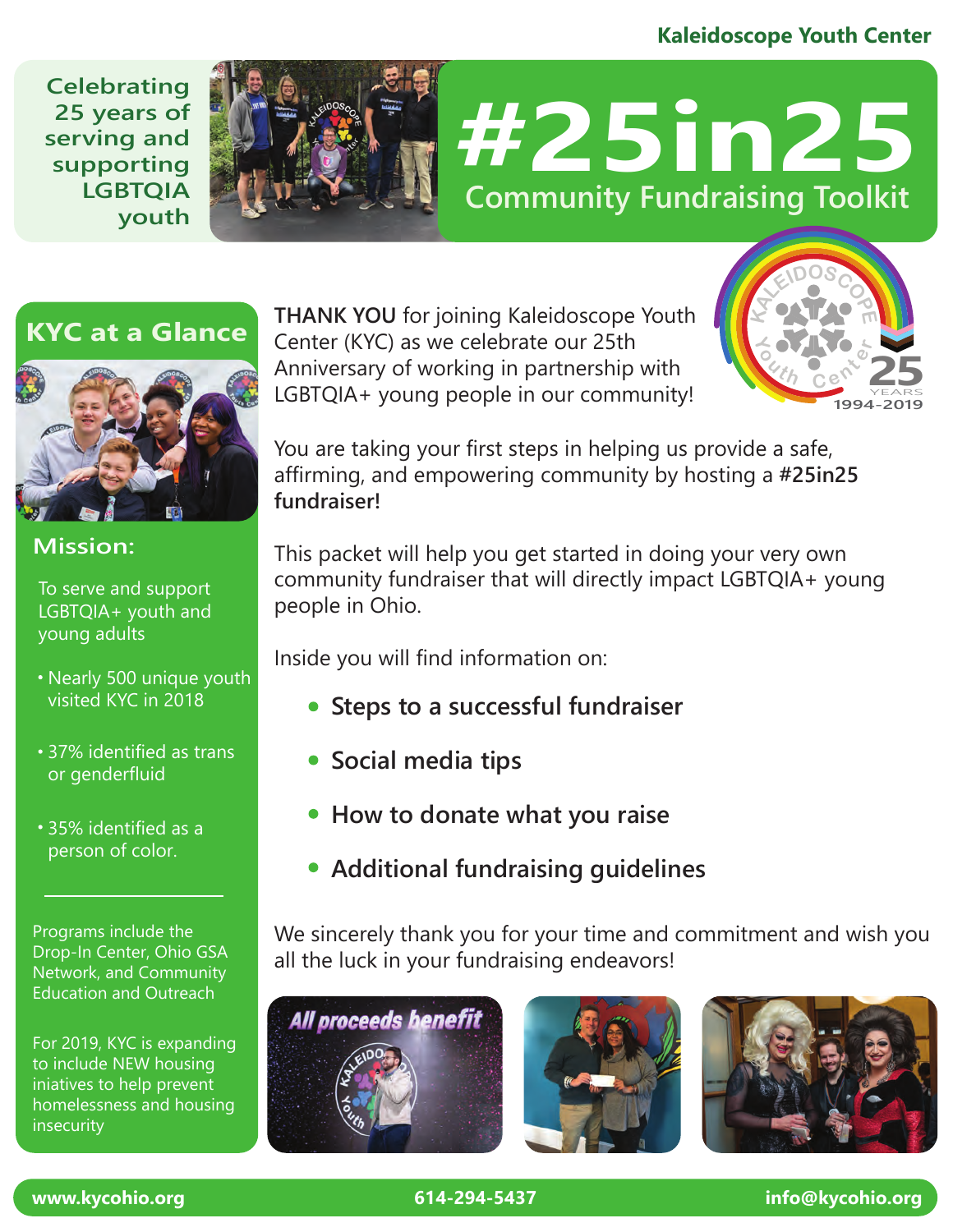# **Steps to a Successful Fundraiser:**

#### **1) Decide what to do!**

There is an endless list of things you can do to fundraise for KYC! **Do something that excites you!** It can be as elaborate or simple as you want! Examples include:

- 
- **Sell raffle tickets**
- **Put together a bake sale**
- **Run a benefit concert**
- **Host a fun sports event**
- **Host a house party Host a Stand-Up Comedy Show**
	- **Curate an Art Sale**
	- **Sell your handmade products**
	- **Host a Drag Show**
	- **Donate your Birthday to KYC**



The Columbus Rainbow Run is an annual fundraising event that was started by a local college student to raise money for KYC in a fun and different way!

### **2) Set a fundraising goal!**

**Raising \$1,000-\$2,000 is a typical amount** for a community fundraiser, but every little bit you raise will help provide safe and empowering spaces for LGBTQIA+ young people! Be realistic in your goals based on the type of fundraiser you want to do! Ex: Benefit concerts will probably raise more than a bake sale! Consider doing personal matches or finding someone else who is willing to **match donations** up to a certain amount to help you reach your goal!

#### **3) Set a date, time, and location!**

If you want to host a drag show, decide when and where! **Contact your potential location first** and find out what date and times are available. Also, check and see if there are any costs involved in renting their space, as you'll need to factor that in to your fundraising goals.

#### **4) Promote!**

The easiest way to promote your event is through social media! If you're on Facebook, create a Facebook Event and invite people. Tag KYC (@kycohio) and we'll try to share your event!

If you're artistic, you can create flyers and print them to display around town in local coffee shops or other places you frequent! Finally, email your family and friends and let them know what you're doing! Encourage them to join you in supporting LGBTQIA+ young people in our community!

# **Social Media Tips:**



Promote your event using social media, whether it's Facebook, Twitter, Instagram, Pinterest, or wherever you frequent!

- **Get personal with your audience! Share why you support KYC!**
- **Follow and share KYC's posts to help people in your network familiarize themselves with our organization!**
- **Let people know how their donations are used. Ex: \$25 provides 15 bus passes for youth!**
- **Have fun and create a hashtag for your fundraiser so others can share photos or posts and link back to your posts! #25in25 #KYC**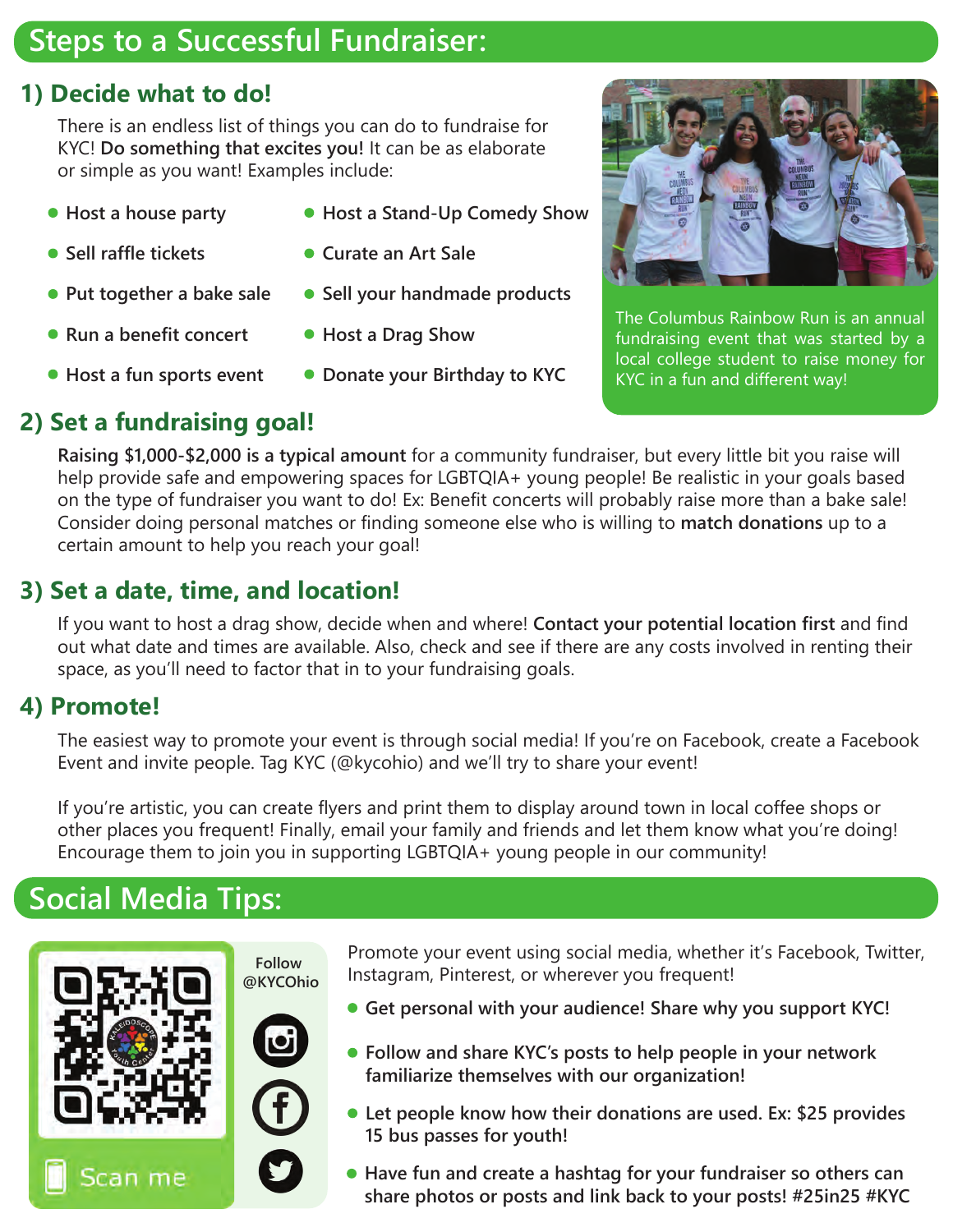### **How to donate:**

Once you've raised money, you can donate to KYC in a variety of ways!

The most cost effective and straightforward method is a debit or credit card via our website at: **www.kycohio.org/donate**

When donating through the website, leave a message when filling out the online form that this is a **#25in25** event!

You can also make checks payable to **Kaleidoscope Youth Center** and mailed to:

PO Box 8104 Columbus, OH 43201

Or contact jen@kycohio.org for other available payment methods!







**Bank of America's** BRG group raised money through a bake sale to help purchase a new vacuum for KYC's Center!

#### **Your Dollars at Work**

Provides 15 bus passes for youth in need transportation or a daily meal served fresh for 10 youth! **\$25** Provide Pizza for weekly Pizza/Movie \$50 Provid<br>!night \$100 Provides one weeks worth of Groceries \$150 Funds one school visit Provides transportation for up to \$250 Provides<br>20 youth Cost of funding one school outreach opportunity, training, or other support service to build a safe and empowering community! **\$2500** Provides one month of programming for up to 5 youth, connecting them with vital resources! **\$5000** Helps 15 youth attend one night of programming **\$500** \$1000 Funds an entire field trip for youth to take around Columbus